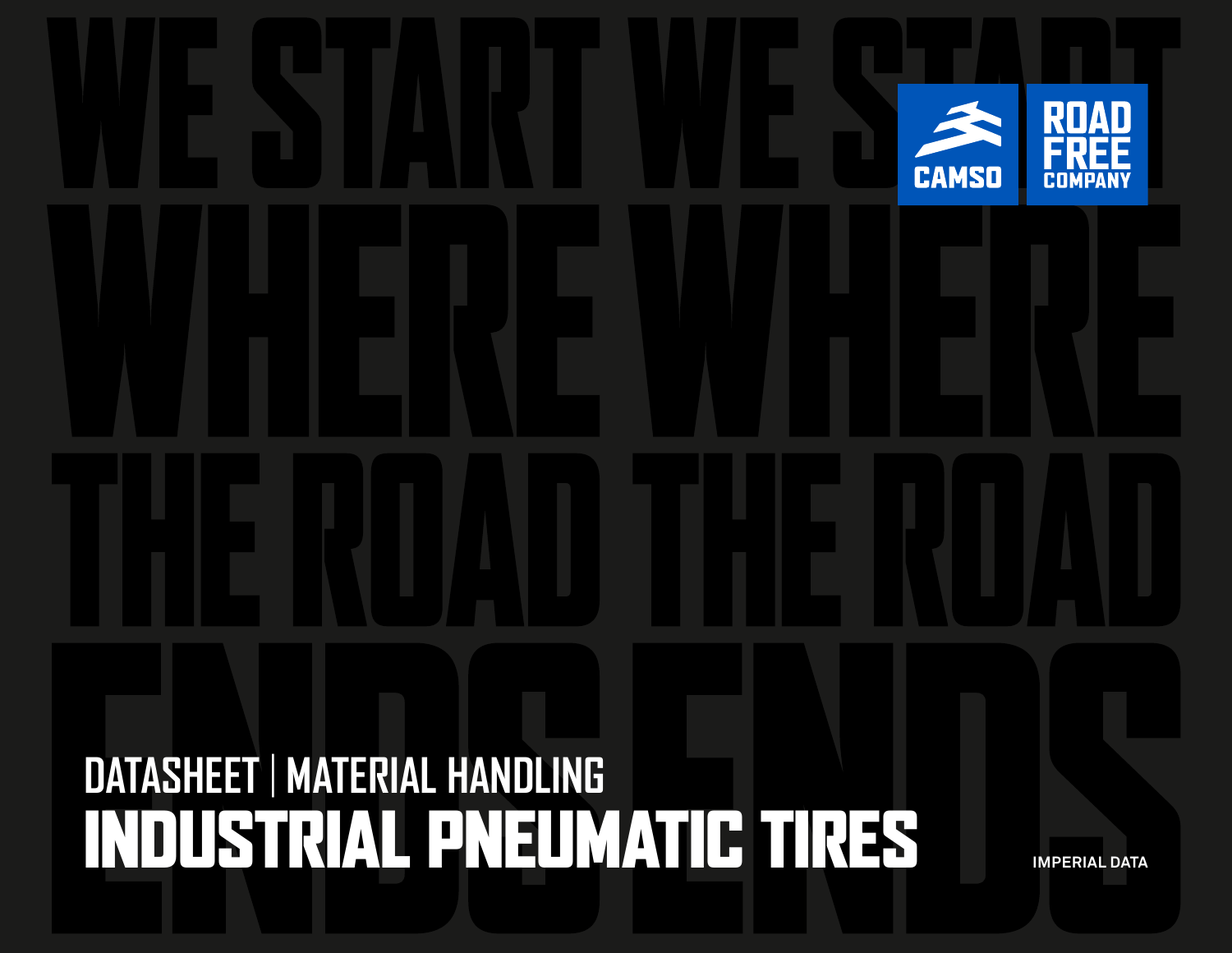|                         |    | <b>BRAND/</b><br><b>PRODUCT</b><br><b>NAME</b> |                |                 |             | <b>RIM SIZE<sup>1</sup></b> |                          | <b>ACTUAL TIRE DIMENSIONS</b> |                 |                          |                            |                       | <b>LOAD</b>   |                   | <b>LOAD CAPACITY (Ibs)<sup>2</sup></b> |                             |       |                          |       |           |                             |           |               |  |
|-------------------------|----|------------------------------------------------|----------------|-----------------|-------------|-----------------------------|--------------------------|-------------------------------|-----------------|--------------------------|----------------------------|-----------------------|---------------|-------------------|----------------------------------------|-----------------------------|-------|--------------------------|-------|-----------|-----------------------------|-----------|---------------|--|
|                         |    |                                                | <b>TREAD</b>   | <b>TUBE*</b>    |             |                             |                          |                               |                 |                          |                            | <b>ATION</b><br>SSURE | <b>INDEX</b>  |                   |                                        | Counterbalanced lift trucks |       |                          |       |           | Other vehicles <sup>3</sup> |           |               |  |
| <b>TIRE SIZE</b>        | PR |                                                | <b>PATTERN</b> | &<br>VALVE**    | <b>FLAP</b> |                             |                          | Overall                       | Overall         | Original                 | Static                     | 모<br>PRE              |               | &<br><b>SPEED</b> |                                        | Up to 16 mph                |       | Up to 20 mph             |       |           | at maximum speed            |           | <b>Static</b> |  |
|                         |    |                                                |                |                 |             | Recommended                 | Alternative              | diameter<br>(inch)            | width<br>(inch) | tread<br>depth<br>(inch) | loaded<br>radius<br>(Inch) | (PSI)                 | <b>SYMBOL</b> |                   | Load                                   | Steering                    | Load  | Steering                 | 6 mph |           | 16 mph 25 mph               | 30 mph    | 0 mph         |  |
| 8"                      |    |                                                |                |                 |             |                             |                          |                               |                 |                          |                            |                       |               |                   | wheel                                  | wheel                       | wheel | wheel                    |       |           |                             |           |               |  |
| $4.00 - 8$ $(4.80 - 8)$ | 8  | SOLIDEAL                                       | <b>RIB</b>     | JS <sub>2</sub> | $90 - 8$    | 3.251                       | 3.00D                    | 16.7                          | 4.5             | 0.3                      | 7.6                        | 131                   | 94            | A <sub>5</sub>    | 1920                                   | 1480                        | 1855  | 1380                     |       |           | 1920 1480 1315 1250         |           | 2230          |  |
| $4.00 - 8$ $(4.80 - 8)$ |    | 10 SOLIDEAL ECOMATIC                           | ED             | JS <sub>2</sub> | $90 - 8$    | 3.251                       | 3.00D                    | 16.6                          | 4.5             | 0.5                      | 7.7                        | 145                   | 97            | A5                | 2095                                   | 1610                        | 2020  | 1500                     | 2095  | 1610      | 1435                        | 1360      | 2430          |  |
| $5.00 - 8$ (5.70-8)     | 8  | SOLIDEAL ECOMATIC                              | ED             | JS <sub>2</sub> | $90 - 8$    | 3.00D                       | 3.25/3.75                | 18.2                          | 5.0             | 0.5                      | 8.4                        | 120                   | 106           | A5                | 2725                                   | 2095                        | 2625  | 1955                     | 2725  | 2095      | 1865                        | 1765      | 3165          |  |
| $5.00 - 8$ (5.70-8)     | 8  | SOLIDEAL AIR 550                               | <b>ED PLUS</b> | JS <sub>2</sub> | $90 - 8$    | 3.00D                       | 3.251/3.751              | 18.4                          | 5.2             | 0.5                      | 8.3                        | 120                   | 106 A5        |                   | 2725                                   | 2095                        | 2625  | 1955                     | 2725  | 2095      | 1865 1765                   |           | 3165          |  |
| $5.00 - 8$ (5.70-8)     | 8  | SOLIDEAL AIR 570                               | AIR 570        | JS <sub>2</sub> | $90 - 8$    | 3.00D                       |                          | 18.3                          | 5.1             | 0.4                      |                            | 120                   | 106 A5        |                   | 2725                                   | 2095                        | 2625  | 1945                     | 2725  | 2095      | 1865                        | 1765      | 3165          |  |
| $5.00 - 8$ (5.70-8)     | 10 | SOLIDEAL AIR 550                               | ED PLUS        | JS <sub>2</sub> | $90 - 8$    | 3.00D                       | 3.251/3.751              | 18.3                          | 5.2             | 0.5                      | 8.2                        | 145                   | 111 A5        |                   | 3120                                   | 2405                        | 3010  | 2240                     |       |           | 3120 2405 2140              | 2020      | 3630          |  |
| $5.00 - 8$ (5.70-8)     | 10 | SOLIDEAL HAULER                                | LT             | JS <sub>2</sub> | $90 - 8$    | 3.00D                       | 3.251/3.751              | 18.1                          | 5.2             | 0.6                      | 8.2                        | 145                   | 111           | A5                | 3120                                   | 2405                        |       | 3010 2240                | 3120  |           | 2405 2140                   | 2020      | 3630          |  |
| 15x4 1/2-8 (125/75-8)   | 12 | SOLIDEAL AIR 570                               | AIR 570        | JS <sub>2</sub> | $90 - 8$    | 3.25                        |                          | 15.6                          | 4.4             | 0.4                      |                            | 145                   | 100 A5        |                   | 2295                                   | 1765                        | 2205  | 1635                     | 2295  | 1765      | 1570                        | 1480      | 2670          |  |
| $16x6-8$ (150/75-8)     | 10 | SOLIDEAL AIR 570                               | AIR 570        | $V3 - 02 - 5$   | $130 - 8$   | 4.33                        |                          | 16.9                          | 5.4             | 0.4                      |                            | 116                   | 107           | A5                | 2800                                   | 2150                        | 2690  | 1985                     |       | 2800 2150 | 1920                        | 1810      | 3245          |  |
| $16x6-8$ (150/75-8)     | 14 | SOLIDEAL AIR 550                               | ED PLUS        | $V3 - 02 - 05$  | $130 - 8$   | 4.33R                       |                          | 16.5                          | 5.8             | 0.5                      | 7.5                        | 123                   | 111           | A5                | 3120                                   | 2405                        | 3010  | 2240                     | 3120  | 2405      | 2140                        | 2020      | 3630          |  |
| 16x6-8 (150/75-8)       | 16 | SOLIDEAL HAULER                                | LT             | $V3 - 02 - 05$  | $130 - 8$   | 4.33R                       |                          | 16.6                          | 5.8             | 0.5                      | 7.5                        | 131                   | 115 A5        |                   | 3485                                   | 2680                        | 3355  | 2495                     | 3485  | 2680      |                             | 2385 2250 | 4050          |  |
| $18x7-8$ (180/70-8)     |    | 14 SOLIDEAL ECOMATIC                           | ED.            | $V3 - 02 - 05$  | $130 - 8$   | 4.33R                       | 5.00F                    | 18.1                          | 6.3             | 0.5                      | 8.3                        | 131                   | 121 A5        |                   | 4160                                   | 3200                        | 4005  | 2980                     | 4160  | 3200      | 2845                        | 2690      | 4830          |  |
| $18x7-8$ (180/70-8)     | 14 | SOLIDEAL AIR 550                               | ED PLUS        | $V3 - 02 - 05$  | $130 - 8$   | 4.33R                       | 5.00F                    | 17.8                          | 6.2             | 0.6                      | 16.8                       | 131                   | 121 A5        |                   | 4160                                   | 3200                        | 4005  | 2980                     | 4160  | 3200      | 2845                        | 2690      | 4830          |  |
| 18x7-8 (180/70-8)       | 14 | SOLIDEAL AIR 570                               | AIR 570        | $V3 - 02 - 07$  | $130 - 8$   | 4.33                        |                          | 18.5                          | 6.3             | 0.4                      |                            | 131                   | 121           | A5                | 4160                                   | 3200                        | 4005  | 2955                     |       | 4160 3200 | 2845 2690                   |           | 4830          |  |
| $18x7-8$ (180/70-8)     |    | 16 SOLIDEAL ECOMATIC                           | ED             | $V3 - 02 - 05$  | $130 - 8$   | 4.33R                       | 5.00F                    | 18.1                          | 6.0             | 0.6                      | 8.0                        | 145                   | 125 A5        |                   | 4730                                   | 3640                        | 4555  | 3385                     | 4730  | 3640      | 3245 3055                   |           | 5490          |  |
| $18x7-8$ (180/70-8)     | 16 | SOLIDEAL AIR 550                               | <b>ED PLUS</b> | $V3 - 02 - 05$  | $130 - 8$   | 4.33R                       | 5.00F                    | 18.1                          | 6.2             | 0.6                      | 8.1                        | 145                   | 125 A5        |                   | 4730                                   | 3640                        | 4555  | 3385                     | 4730  | 3640      | 3245                        | 3055      | 5490          |  |
| $18x7-8$ (180/70-8)     | 16 | SOLIDEAL AIR 570                               | AIR 570        | $V3 - 02 - 07$  | $130 - 8$   | 4.33                        |                          | 18.6                          | 6.4             | 0.4                      |                            | 145                   | 125 A5        |                   | 4730                                   | 3640                        | 4555  | 3365                     | 4730  | 3640      |                             | 3245 3055 | 5490          |  |
| 18x7-8 (180/70-8)       | 16 | <b>SOLIDEAL HAULER</b>                         | LT             | $V3 - 02 - 05$  | $130 - 8$   | 4.33R                       | 5.00F                    | 18.6                          | 6.5             | 0.7                      | 8.3                        | 145                   | 125 A5        |                   | 4730                                   | 3640                        |       | 4555 3385                |       |           | 4730 3640 3245 3055         |           | 5490          |  |
| 9"                      |    |                                                |                |                 |             |                             |                          |                               |                 |                          |                            |                       |               |                   |                                        |                             |       |                          |       |           |                             |           |               |  |
| $6.00 - 9$ $(6.90 - 9)$ |    | 10 SOLIDEAL ECOMATIC                           | ED.            | JS2             | 125-9       | 4.00E                       |                          | 20.7                          | 5.3             | 0.5                      | 9.5                        | 123                   | 118 A5        |                   | 3785                                   | 2915                        |       | 3640 2715 3785 2915 2595 |       |           |                             | 2450      | 4400          |  |
| $6.00 - 9$ $(6.90 - 9)$ | 10 | SOLIDEAL AIR 550                               | <b>ED PLUS</b> | JS <sub>2</sub> | $125 - 9$   | 4.00E                       |                          | 20.7                          | 5.9             | 0.5                      | 9.3                        | 123                   | 118 A5        |                   | 3785                                   | 2915                        | 3640  | 2715 3785                |       | 2915      | 2595                        | 2450      | 4400          |  |
| $6.00 - 9$ $(6.90 - 9)$ | 10 | SOLIDEAL AIR 561                               | AIR 561        | JS <sub>2</sub> | $125 - 9$   | 4.00                        |                          | 21.3                          | 6.4             | 0.5                      |                            | 123                   | 118           | A5                | 3785                                   | 2915                        | 3640  | 2690                     | 3785  | 2915      | 2595                        | 2450      | 4400          |  |
| $6.00 - 9$ $(6.90 - 9)$ | 10 | SOLIDEAL AIR 570                               | AIR 570        | JS2             | $125 - 9$   | 4.00                        |                          | 21.2                          | 6.3             | 0.5                      |                            | 123 118 A5            |               |                   | 3785                                   | 2915                        | 3640  | 2690                     | 3785  |           | 2915 2595                   | 2450      | 4400          |  |
| $6.00-9$ $(6.90-9)$     | 10 | SOLIDEAL HAULER                                | LT             | JS <sub>2</sub> | $125 - 9$   | 4.00E                       | $\overline{\phantom{a}}$ | 21.1                          | 6.6             | 0.6                      | 9.6                        | 123                   | 118 A5        |                   | 3785                                   | 2915                        | 3640  | 2715                     | 3785  | 2915      | 2595                        | 2450      | 4400          |  |
| $6.00 - 9$ $(6.90 - 9)$ |    | 12 SOLIDEAL ECOMATIC                           | ED.            | JS2             | $125 - 9$   | 4.00E                       | $\overline{\phantom{a}}$ | 21.1                          | 5.9             | 0.5                      | 9.7                        | 145                   | 121           | A5                | 4160                                   | 3200                        | 4005  | 2980                     | 4160  | 3200      | 2845 2690                   |           | 4830          |  |
| $6.00 - 9$ $(6.90 - 9)$ | 12 | SOLIDEAL AIR 550                               | <b>ED PLUS</b> | JS <sub>2</sub> | $125 - 9$   | 4.00E                       |                          | 21.1                          | 6.4             | 0.5                      | 9.5                        | 145 121 A5            |               |                   | 4160                                   | 3200                        |       | 4005 2980                |       |           | 4160 3200 2845 2690         |           | 4830          |  |

**TREAD PATTERNS**

Blue sections represent wheel diameter

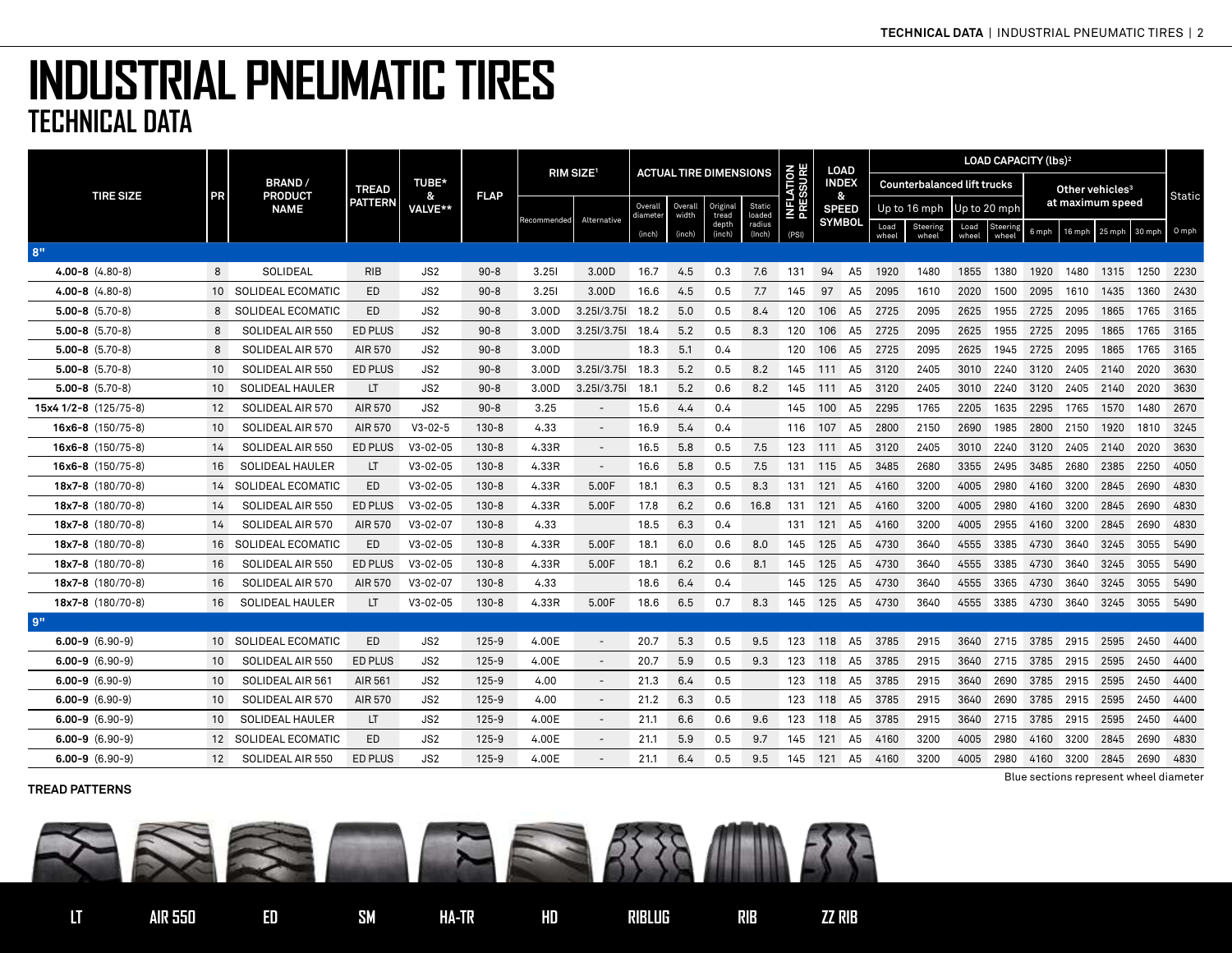|                         |                   | <b>BRAND/</b><br><b>PRODUCT</b><br><b>NAME</b> |                |                 |             | RIM SIZE <sup>1</sup> |                          | <b>ACTUAL TIRE DIMENSIONS</b> |                  |                   |                  |                       |                   |                | LOAD CAPACITY (Ibs) <sup>2</sup><br><b>LOAD</b> |                                    |               |                               |       |        |                             |                     |        |
|-------------------------|-------------------|------------------------------------------------|----------------|-----------------|-------------|-----------------------|--------------------------|-------------------------------|------------------|-------------------|------------------|-----------------------|-------------------|----------------|-------------------------------------------------|------------------------------------|---------------|-------------------------------|-------|--------|-----------------------------|---------------------|--------|
|                         |                   |                                                | <b>TREAD</b>   | <b>TUBE*</b>    | <b>FLAP</b> |                       |                          |                               |                  |                   |                  | <b>ATION</b><br>SSURE | <b>INDEX</b><br>& |                |                                                 | <b>Counterbalanced lift trucks</b> |               |                               |       |        | Other vehicles <sup>3</sup> |                     |        |
| <b>TIRE SIZE</b>        | PR                |                                                | <b>PATTERN</b> | &<br>VALVE**    |             |                       |                          | Overall<br>diameter           | Overall<br>width | Original<br>tread | Static<br>loaded | 불                     |                   | <b>SPEED</b>   |                                                 | Up to 16 mph                       |               | Up to 20 mph                  |       |        | at maximum speed            |                     | Static |
|                         |                   |                                                |                |                 |             | Recommended           | Alternative              | (inch)                        | (inch)           | depth<br>(inch)   | radius<br>(Inch) | (PSI)                 |                   | <b>SYMBOL</b>  | Load<br>wheel                                   | Steering<br>wheel                  | Load<br>wheel | Steering<br>wheel             | 6 mph | 16 mph | 25 mph                      | 30 mph              | 0 mph  |
| $6.00 - 9$ $(6.90 - 9)$ | 12                | SOLIDEAL HAULER                                | LT.            | JS2             | $125 - 9$   | 4.00E                 |                          | 21.4                          | 6.5              | 0.6               | 9.6              | 145                   | 121 A5            |                | 4160                                            | 3200                               | 4005          | 2980                          | 4160  | 3200   | 2845                        | 2690                | 4830   |
| 21x8-9 (200/75-9)       |                   | 14 SOLIDEAL ECOMATIC                           | ED             | JS <sub>2</sub> | 180-9       | 6.00E                 | 7.00E                    | 21.2                          | 7.7              | 0.8               | 9.7              | 131                   | 131 A5            |                | 5590                                            | 4300                               | 5380          | 4005                          | 5590  | 4300   | 3825                        | 3620                | 6495   |
| $21x8-9$ (200/75-9)     | 14                | SOLIDEAL AIR 550                               | <b>ED PLUS</b> | JS <sub>2</sub> | $180 - 9$   | 6.00E                 | 7.00E                    | 20.9                          | 8.0              | 0.8               | 9.4              | 131                   | 131               | A5             | 5590                                            | 4300                               | 5380          | 4005                          | 5590  | 4300   | 3825                        | 3620                | 6495   |
| 21x8-9 (200/75-9)       | 16                | SOLIDEAL AIR 570                               | AIR 570        | JS <sub>2</sub> | $180 - 9$   | 6.00                  |                          | 20.8                          | 7.8              | 0.5               |                  | 145                   | 134               | A <sub>5</sub> | 6075                                            | 4675                               | 5845          | 4325                          | 6075  | 4675   | 4160                        | 3925                | 7055   |
| $21x8-9$ (200/75-9)     | 16                | SOLIDEAL HAULER                                | LT.            | JS <sub>2</sub> | 180-9       | 6.00E                 | 7.00E                    | 21.5                          | 7.8              | 0.7               | 9.4              | 145                   | 134 A5            |                | 6075                                            | 4675                               | 5845          | 4345                          |       |        |                             | 6075 4675 4160 3925 | 7055   |
| 10"                     |                   |                                                |                |                 |             |                       |                          |                               |                  |                   |                  |                       |                   |                |                                                 |                                    |               |                               |       |        |                             |                     |        |
| $6.50 - 10$             |                   | 10 SOLIDEAL ECOMATIC                           | <b>ED</b>      | JS2             | 140-10      | 5.00F                 | 5.50F                    | 23.1                          | 6.7              | 0.6               | 10.4             | 112 122 A5            |                   |                | 4300                                            | 3310                               | 4135          | 3080                          | 4300  |        | 3310 2945                   | 2780                | 4995   |
| $6.50 - 10$             | 10 <sup>°</sup>   | SOLIDEAL AIR 550                               | <b>ED PLUS</b> | JS2             | 140-10      | 5.00F                 | 5.50F                    | 23.1                          | 6.7              | 0.6               | 10.4             | 112 122 A5            |                   |                | 4300                                            | 3310                               | 4135          | 3080                          | 4300  |        | 3310 2945 2780              |                     | 4995   |
| 6.50-10                 | 10 <sup>°</sup>   | SOLIDEAL AIR 561                               | AIR 561        | JS <sub>2</sub> | 140-10      | 5.00                  | 5.50F                    | 23.5                          | 7.0              | 0.5               |                  | 112 122 A5            |                   |                | 4300                                            | 3310                               | 4135          | 3065                          | 4300  |        | 3310 2945 2780              |                     | 4995   |
| 6.50-10                 | 10                | SOLIDEAL HAULER                                | LT             | JS2             | 140-10      | 5.00F                 | 5.50F                    | 23.3                          | 7.2              | 0.6               | 10.7             | 112                   | 122 A5            |                | 4300                                            | 3310                               | 4135          | 3080                          | 4300  |        | 3310 2945 2780              |                     | 4995   |
| $6.50 - 10$             | $12 \overline{ }$ | SOLIDEAL AIR550                                | <b>ED PLUS</b> | JS <sub>2</sub> | 140-10      | 5.00F                 | 5.50F                    | 23.1                          | 7.4              | 0.6               | 10.7             | 112                   | 122               | A5             | 4730                                            | 3640                               | 4555          | 3385                          | 4730  | 3640   | 3245                        | 3055                | 5490   |
| 6.50-10                 | $12 \overline{ }$ | SOLIDEAL HAULER                                | LT.            | JS2             | 140-10      | 5.00F                 | 5.50F                    | 23.4                          | 7.1              | 0.6               | 10.7             | 131                   | 125               | A <sub>5</sub> | 4730                                            | 3640                               | 4555          | 3385                          | 4730  | 3640   |                             | 3245 3055           | 5490   |
| $6,50-10$               |                   | 14 SOLIDEAL ECOMATIC                           | ED             | JS <sub>2</sub> | 140-10      | 5.00F                 | 5.50F                    | 23.1                          | 6.8              | 0.6               | 10.6             | 145                   | 128 A5            |                | 5160                                            | 3970                               | 4965          | 3695                          | 5160  | 3970   | 3530 3330                   |                     | 6000   |
| 6.50-10                 | 14                | SOLIDEAL AIR550                                | <b>ED PLUS</b> | JS <sub>2</sub> | 140-10      | 5.00F                 | 5.50F                    | 23.2                          | 7.3              | 0.6               | 10.5             | 145                   | 128               | A5             | 5160                                            | 3970                               | 4965          | 3695                          | 5160  | 3970   | 3530                        | 3330                | 6000   |
| 6.50-10                 | 14                | <b>SOLIDEAL HAULER</b>                         | LT             | JS <sub>2</sub> | 140-10      | 5.00F                 | 5.50F                    | 23.4                          | 7.1              | 0.6               | 10.6             | 145                   | 128               | A <sub>5</sub> | 5160                                            | 3970                               | 4965          | 3695                          | 5160  | 3970   |                             | 3530 3330           | 6000   |
| 7.50-10                 |                   | 16 SOLIDEAL ECOMATIC                           | ED.            | JS <sub>2</sub> | 140-10      | 5.50F                 | 5.00F                    | 24.9                          | 8.0              | 0.7               | 11.1             | 145                   | 138 A5            |                | 6770                                            | 5205                               | 6505          | 4840                          | 6770  | 5205   |                             | 4630 4370           | 7860   |
| 23x9-10 (225/75-10)     |                   | 16 SOLIDEAL ECOMATIC                           | ED.            | JS2             | 180-10      | 6.50F                 | $\overline{\phantom{a}}$ | 22.6                          | 8.6              | 0.8               | 10.0             | 116                   | 137               | A5             | 6595                                            | 5075                               | 6340          | 4720                          | 6595  | 5075   | 4510                        | 4255                | 7665   |
| 23x9-10 (225/75-10)     | 16                | SOLIDEAL AIR 570                               | AIR 570        | JS <sub>2</sub> | 180-10      | 6.50                  |                          | 23.5                          | 8.5              | 0.6               |                  | 116                   | 137               | A5             | 6595                                            | 5075                               | 6340          | 4700                          | 6595  | 5075   | 4510                        | 4255                | 7665   |
| 23x9-10 (225/75-10)     | 18                | SOLIDEAL AIR 550                               | <b>ED PLUS</b> | JS <sub>2</sub> | 180-10      | 6.50F                 | $\overline{\phantom{a}}$ | 22.8                          | 9.1              | 0.8               | 10.3             | 131                   | 139               | A <sub>5</sub> | 6970                                            | 5360                               | 6705          | 4985                          | 6970  | 5360   | 4775                        | 4500                | 8095   |
| 23x9-10 (225/75-10)     | 18                | SOLIDEAL AIR 570                               | AIR570         | $V3 - 02 - 07$  | 180-10      | 6.50                  | $\overline{\phantom{a}}$ | 23.2                          | 8.4              | 0.6               |                  | 131                   | 139               | A <sub>5</sub> | 6970                                            | 5360                               | 6705          | 4965                          | 6970  | 5360   | 4775                        | 4500                | 8095   |
| 23x9-10 (225/75-10)     | 20                | SOLIDEAL HAULER                                | LT.            | JS2             | 180-10      | 6.50F                 | $\overline{\phantom{a}}$ | 22.8                          | 9.3              | 0.6               | 10.3             | 145                   | 142 A5            |                | 7595                                            | 5845                               |               | 7310 5435 7595 5845           |       |        |                             | 5205 4910           | 8820   |
| $12"$                   |                   |                                                |                |                 |             |                       |                          |                               |                  |                   |                  |                       |                   |                |                                                 |                                    |               |                               |       |        |                             |                     |        |
| 23x10-12 (250/55-12)    |                   | 14 SOLIDEAL ECOMATIC                           | ED             | JS2             | 210-12      | 8.00G                 | $\overline{\phantom{a}}$ | 23.2                          | 9.3              | 0.5               | 10.4             | 120                   | 140 A5            |                | 7165                                            | 5515                               | 6890          | 5130                          | 7165  |        | 5515 4910                   | 4630                | 8325   |
| 23x10-12 (250/55-12)    | 16                | SOLIDEAL AIR 550                               | ED PLUS        | JS2             | 210-12      | 8.00G                 | $\overline{\phantom{a}}$ | 23.3                          | 9.4              | 0.6               | 10.6             | 141                   | 143 A5            |                | 7795                                            | 6010                               |               | 7510 5590 7795                |       | 6000   |                             | 5350 5050           | 9050   |
| 23x10-12 (250/55-12)    | 16                | SOLIDEAL HAULER                                | LT.            | JS <sub>2</sub> | 210-12      | 8.00G                 | $\overline{\phantom{a}}$ | 23.8                          | 9.7              | 0.7               | 10.8             | 141                   | 143               | A5             | 7795                                            | 6010                               | 7510          | 5590                          | 7795  | 6000   | 5350                        | 5050                | 9050   |
| 27x10-12 (250/75-12)    |                   | 16 SOLIDEAL ECOMATIC                           | ED             | $V3 - 02 - 05$  | 210-12      | 8.00G                 |                          | 26.7                          | 10.3             | 0.7               | 12.3             | 116                   | 146               | A5             | 8600                                            | 6615                               | 8270          | 6155                          | 8600  | 6615   | 5890                        | 5560                | 9990   |
| 27x10-12 (250/75-12)    | 16                | SOLIDEAL AIR 550                               | ED PLUS        | $V3 - 02 - 05$  | 210-12      | 8.00G                 | $\overline{\phantom{a}}$ | 26.9                          | 9.9              | 0.7               | 12.1             | 116 146 A5            |                   |                | 8600                                            | 6615                               |               | 8270 6155 8600 6615 5890 5560 |       |        |                             |                     | 9990   |

#### **TREAD PATTERNS**

Blue sections represent wheel diameter

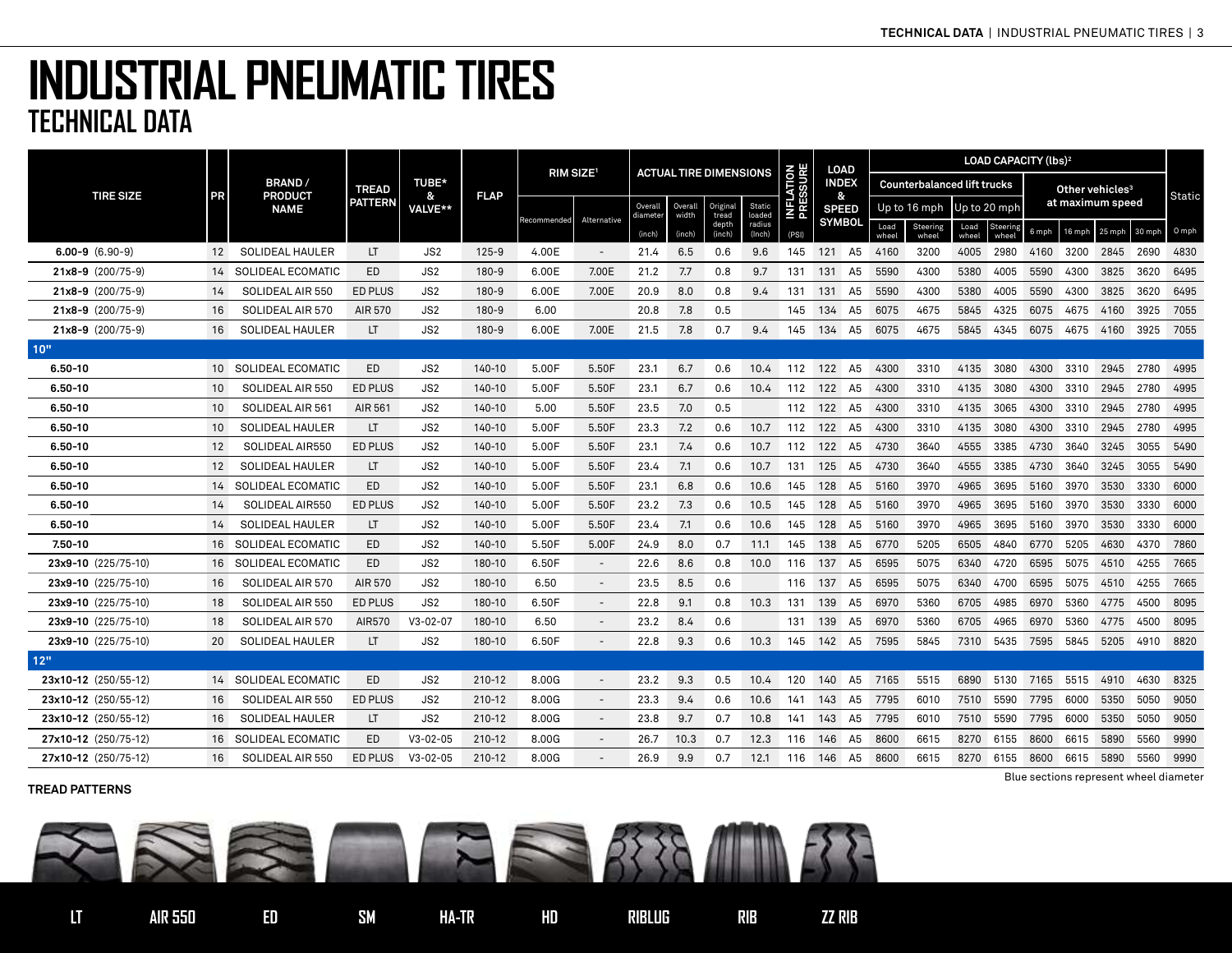|                               |                   |                                 |                |                 |             | RIM SIZE <sup>1</sup> |                          | <b>ACTUAL TIRE DIMENSIONS</b> |                  |                   |                  |                 | LOAD              |                | <b>LOAD CAPACITY (Ibs)<sup>2</sup></b> |                                    |               |              |                       |        |                                  |                                       |            |
|-------------------------------|-------------------|---------------------------------|----------------|-----------------|-------------|-----------------------|--------------------------|-------------------------------|------------------|-------------------|------------------|-----------------|-------------------|----------------|----------------------------------------|------------------------------------|---------------|--------------|-----------------------|--------|----------------------------------|---------------------------------------|------------|
|                               |                   | <b>BRAND/</b><br><b>PRODUCT</b> | <b>TREAD</b>   | <b>TUBE*</b>    | <b>FLAP</b> |                       |                          |                               |                  |                   |                  | <b>ATION</b>    | <b>INDEX</b><br>& |                |                                        | <b>Counterbalanced lift trucks</b> |               |              |                       |        | Other vehicles <sup>3</sup>      |                                       |            |
| <b>TIRE SIZE</b>              | <b>PR</b>         | <b>NAME</b>                     | <b>PATTERN</b> | &<br>VALVE**    |             |                       |                          | Overall<br>diameter           | Overall<br>width | Original<br>tread | Static<br>loaded | 돌               | <b>SPEED</b>      |                |                                        | Up to 16 mph                       |               | Up to 20 mph |                       |        | at maximum speed                 |                                       | Static     |
|                               |                   |                                 |                |                 |             | Recommended           | Alternative              | (inch)                        | (inch)           | depth<br>(inch)   | radius<br>(Inch) |                 | <b>SYMBOL</b>     |                | Load<br>wheel                          | <b>Steering</b><br>wheel           | Load<br>wheel | Steering     | 6 mph                 | 16 mph | 25 mph                           | 30 mph                                | 0 mph      |
| 27x10-12 (250/75-12)          | 20                | SOLIDEAL AIR550                 | ED PLUS        | $V3 - 02 - 05$  | 210-12      | 8.00G                 |                          | 26.9                          | 9.9              | 0.7               | 12.1             | 131             | 152 A5            |                | 10175                                  | 7830                               | 9790          |              | 7280 10175 7830       |        | 6970                             | 6570                                  | 11820      |
| 27x10-12 (250/75-12)          | 24                | SOLIDEAL HAULER                 | LT             | $V3 - 02 - 05$  | 210-12      | 8.00G                 | $\overline{\phantom{a}}$ | 26.5                          | 9.8              | 0.9               | 12.0             | 131             | 152 A5            |                | 12185                                  | 9370                               |               |              | 11720 8720 12185 9370 |        | 8345 7875                        |                                       | 14155      |
| 7.00-12                       |                   | 12 SOLIDEAL ECOMATIC            | <b>ED</b>      | <b>TR75A</b>    | 135-12      | 5.00S                 | $\overline{\phantom{a}}$ | 26.9                          | 7.2              | 0.6               | 12.4             | 123             | 133 A5            |                | 5910                                   | 4545                               | 5680          | 4225         | 5910                  | 4545   | 4050                             | 3815                                  | 6860       |
| $7.00 - 12$                   | $12 \overline{ }$ | SOLIDEAL AIR 550                | <b>ED PLUS</b> | <b>TR75A</b>    | 135-12      | 5.00S                 | $\overline{\phantom{a}}$ | 26.6                          | 7.6              | 0.6               | 12.0             | 123             | 133 A5            |                | 5910                                   | 4545                               | 5680          | 4225         | 5910                  | 4545   | 4050 3815                        |                                       | 6860       |
| 7.00-12                       | 12                | SOLIDEAL HAULER                 | LT.            | <b>TR75A</b>    | 135-12      | 5.00S                 | $\overline{\phantom{a}}$ | 26.8                          | 7.6              | 0.7               | 12.2             | 123             | 133 A5            |                | 5910                                   | 4545                               | 5680          | 4225         | 5910                  | 4545   | 4050 3815                        |                                       | 6860       |
| $7.00 - 12$                   | 14                | SOLIDEAL ECOMATIC               | ED.            | <b>TR75A</b>    | 135-12      | 5.00S                 | $\overline{\phantom{a}}$ | 26.8                          | 7.2              | 0.6               | 12.4             | 131             | 134               | A <sub>5</sub> | 6075                                   | 4675                               | 5845          | 4345         | 6075                  | 4675   | 4160                             | 3925                                  | 7055       |
| 7.00-12                       | 14                | SOLIDEAL AIR 550                | ED PLUS        | <b>TR75A</b>    | 135-12      | 5.00S                 | $\overline{\phantom{a}}$ | 26.7                          | 7.2              | 0.6               | 12.0             | 131             | 134               | A5             | 6075                                   | 4675                               | 5845          | 4345         | 6075                  | 4675   | 4160                             | 3925                                  | 7055       |
| $7.00 - 12$                   | 14                | SOLIDEAL AIR 561                | AIR 561        | <b>TR75A</b>    | 135-12      | 5.00                  | $\overline{\phantom{a}}$ | 26.4                          | 7.4              | 0.6               |                  | 131             | 134 A5            |                | 6075                                   | 4675                               | 5845          | 4325         | 6075                  | 4675   | 4160                             | 3925                                  | 7055       |
| 7.00-12                       | 14                | <b>SOLIDEAL HAULER</b>          | LT.            | <b>TR75A</b>    | 135-12      | 5.00S                 | $\overline{\phantom{a}}$ | 26.8                          | 7.7              | 0.7               | 12.2             | 131             | 134 A5            |                | 6075                                   | 4675                               | 5845          | 4345         | 6075                  |        | 4675 4160 3925                   |                                       | 7055       |
| 7.00-12                       | 16                | SOLIDEAL AIR 550                | ED PLUS        | <b>TR75A</b>    | 135-12      | 5.00S                 | $\overline{\phantom{a}}$ | 26.3                          | 7.5              | 0.7               | 12.2             | 145             | 136 A5            |                | 6420                                   | 4940                               | 6175          | 4600         | 6420                  | 4940   |                                  | 4400 4145                             | 7455       |
| $7.00 - 12$                   | 16                | SOLIDEAL HAULER                 | LT.            | <b>TR75A</b>    | 135-12      | 5.00S                 | $\overline{\phantom{a}}$ | 26.9                          | 7.7              | 0.7               | 12.2             | 145             | 136 A5            |                | 6420                                   | 4940                               | 6175          | 4600         | 6420                  | 4940   | 4400 4145                        |                                       | 7455       |
| 13"                           |                   |                                 |                |                 |             |                       |                          |                               |                  |                   |                  |                 |                   |                |                                        |                                    |               |              |                       |        |                                  |                                       |            |
| 23x5                          |                   | 10 SOLIDEAL ECOMATIC            | ED.            | JS <sub>2</sub> | 130-13      | 3.75P-13              | $\overline{\phantom{a}}$ | 25                            | 5.7              | 0.8               |                  | 11.1 112 122 A5 |                   |                | 4270                                   | 3310                               |               |              |                       |        |                                  | 4135 3080 4270 3285 2945 2780 4965    |            |
| 15"                           |                   |                                 |                |                 |             |                       |                          |                               |                  |                   |                  |                 |                   |                |                                        |                                    |               |              |                       |        |                                  |                                       |            |
| 28x12.5-15 (355/45-15)        | 24                | SOLIDEAL AIR 550                | ED PLUS        | $V3 - 02 - 10$  | 260-15      | 9.75                  |                          | 27.4                          | 11.5             | 0.7               |                  | 145             | 161               | A5             | 13265                                  | 10200                              | 12745 9480    |              | 13265 10200           |        | 9075                             | 8565                                  | 15400      |
| 28x12.5-15 (355/45-15)        | 24                | <b>SOLIDEAL HAULER</b>          | LT             | $V3 - 02 - 10$  | 260-15      | 9.75                  | $\overline{\phantom{a}}$ | 27.4                          | 11.5             | 0.7               | 12.4             | 145             | 161 A5            |                | 13265                                  | 10200                              |               |              |                       |        | 12745 9480 13265 10200 9075 8565 |                                       | 15400      |
| 28x9-15 (8.15-15 & 225/75-15) |                   | 14 SOLIDEAL ECOMATIC            | ED.            | $V3-02-08$      | 180-15 HD   | 7.00                  | $\overline{\phantom{a}}$ | 28.3                          | 8.5              | 0.7               | 12.8             | 131             | 145 A5            |                | 8315                                   | 6395                               | 7995          | 5945         | 8315                  | 6395   | 5690                             | 5370                                  | 9660       |
| 28x9-15 (8.15-15 & 225/75-15) | 14                | SOLIDEAL AIR 550                | ED PLUS        | $V3 - 02 - 08$  | 180-15 HD   | 7.00                  | $\overline{\phantom{a}}$ | 28.1                          | 8.8              | 0.8               | 12.6             | 131             | 145               | A5             | 8315                                   | 6395                               | 7995          | 5945         | 8315                  | 6395   | 5690                             | 5370                                  | 9660       |
| 28x9-15 (8.15-15 & 225/75-15) | 14                | SOLIDEAL AIR 570                | AIR 570        | <b>TR75A</b>    | 180-15 HD   | 7.00                  | $\overline{\phantom{a}}$ | 27.7                          | 8.1              | 0.5               |                  | 145             | 146 A5            |                | 8600                                   | 6615                               | 8270          | 6120         | 8600                  | 6615   | 5890                             | 5560                                  | 9990       |
| 28x9-15 (8.15-15 & 225/75-15) | 14                | <b>SOLIDEAL HAULER</b>          | LT.            | $V3 - 02 - 08$  | 180-15 HD   | 7.00                  | $\overline{\phantom{a}}$ | 27.8                          | 8.6              | 0.7               | 12.7             | 131             | 145 A5            |                | 8315                                   | 6395                               | 7995          | 5945         | 8315                  | 6395   | 5690                             | 5370                                  | 9660       |
| 28x9-15 (8.15-15 & 225/75-15) | 16                | SOLIDEAL AIR 550                | ED PLUS        | $V3-02-08$      | 180-15 HD   | 7.00                  | $\overline{\phantom{a}}$ | 28.1                          | 8.8              | 0.8               | 12.9             | 141             | 148 A5            |                | 9030                                   | 6945                               | 8690          | 6460         | 9030                  | 6945   | 6185 5835                        |                                       | 10485      |
| 28x9-15 (8.15-15 & 225/75-15) | 18                | SOLIDEAL AIR 570                | AIR 570        | $V3 - 02 - 08$  | 180-15 HD   | 7.00                  | $\overline{\phantom{a}}$ |                               |                  |                   |                  | 145             | 144 A5            |                | 8015                                   | 6165                               | 7710          | 5700         | 8015                  | 6165   | 5490                             | 5185                                  | 9305       |
| 250-15 (250/70-15)            | 16                | SOLIDEAL ECOMATIC               | <b>ED</b>      | TR77A           | 180-15 HD   | 7.50                  | 7.00                     | 29.4                          | 8.9              | 0.9               | 13.1             | 120             | 150               | A5             | 9605                                   | 7390                               | 9240          | 6870         | 9605                  | 7390   | 6570                             |                                       | 6210 11160 |
| 250-15 (250/70-15)            | 16                | SOLIDEAL AIR 550                | ED PLUS        | TR77A           | 180-15 HD   | 7.50                  | 7.00                     | 28.8                          | 9.2              | 0.8               | 13.2             | 120             | 150 A5            |                | 9605                                   | 7390                               | 9240          | 6870         | 9605                  | 7390   | 6570                             |                                       | 6210 11160 |
| 250-15 (250/70-15)            | 16                | <b>SOLIDEAL HAULER</b>          | LT.            | TR77A           | 180-15 HD   | 7.50                  | 7.00                     | 29.3                          | 8.9              | 0.7               | 13.3             | 120             | 150               | A5             | 9605                                   | 7390                               | 9240          | 6870         | 9605                  | 7390   | 6570                             |                                       | 6210 11160 |
| 250-15 (250/70-15)            | 18                | SOLIDEAL AIR550                 | ED PLUS        | TR77A           | 180-15 HD   | 7.50                  | 7.00                     | 28.9                          | 9.1              | 0.8               | 13.2             | 138             | 153               | A5             | 10465                                  | 8050                               | 10065 7485    |              | 10465 8050            |        | 7165                             | 6760                                  | 12150      |
| 250-15 (250/70-15)            | 20                | <b>SOLIDEAL HAULER</b>          | LT.            | TR77A           | 180-15 HD   | 7.50                  | 7.00                     | 28.9                          | 9.1              | 0.9               | 13.3             | 145             |                   |                | 156 A5 11465                           | 8820                               |               |              |                       |        |                                  | 11025 8205 11465 8820 7850 7410 13320 |            |

#### **TREAD PATTERNS**

Blue sections represent wheel diameter

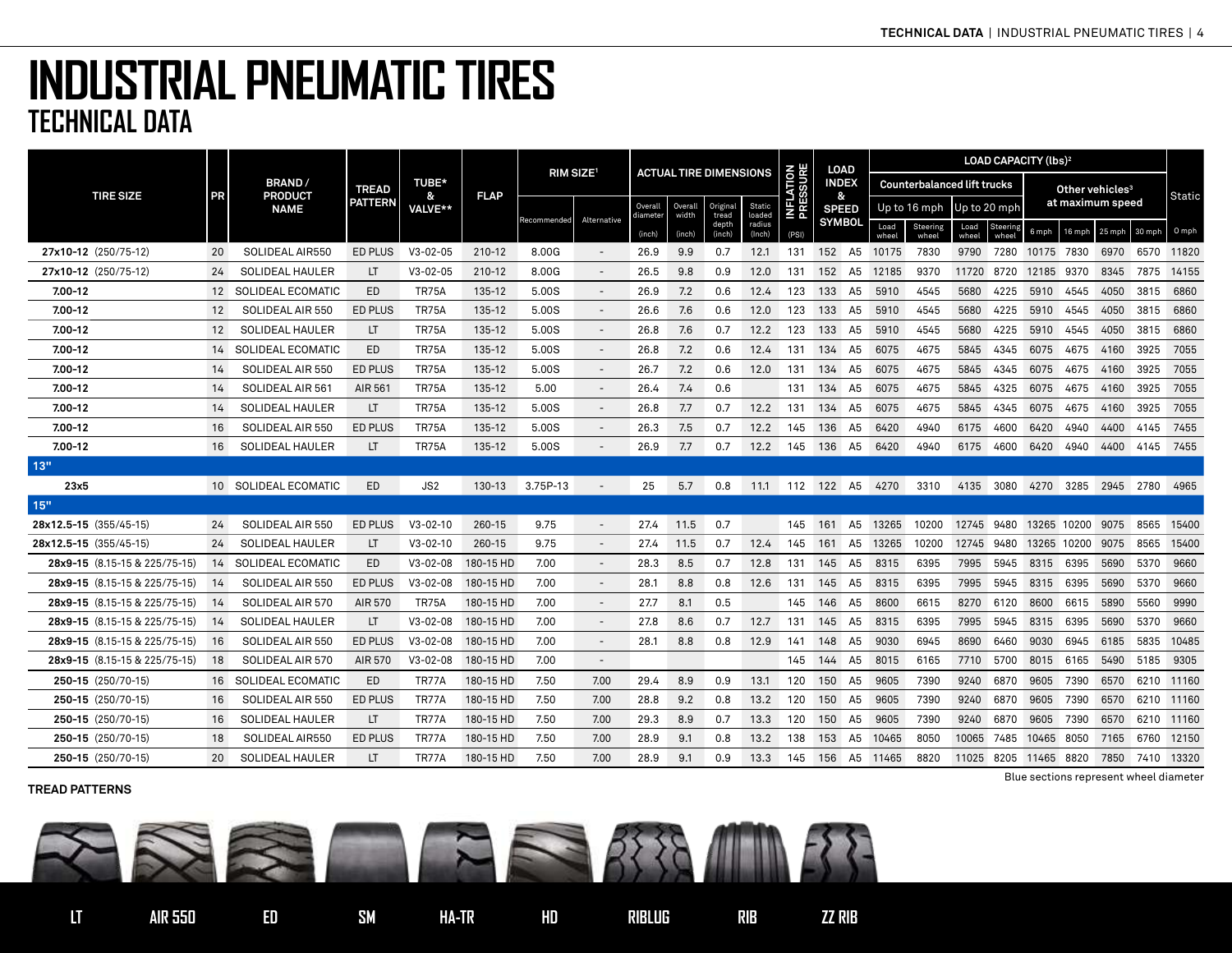|                           |           |                                                |                | <b>LOAD</b><br>RIM SIZE <sup>1</sup><br><b>ACTUAL TIRE DIMENSIONS</b> |                          |             |                          |                     |                  |                   |                  |                 | <b>LOAD CAPACITY (Ibs)<sup>2</sup></b> |                |                      |                                    |               |                                           |                                        |        |                             |                 |        |
|---------------------------|-----------|------------------------------------------------|----------------|-----------------------------------------------------------------------|--------------------------|-------------|--------------------------|---------------------|------------------|-------------------|------------------|-----------------|----------------------------------------|----------------|----------------------|------------------------------------|---------------|-------------------------------------------|----------------------------------------|--------|-----------------------------|-----------------|--------|
| <b>TIRE SIZE</b>          | <b>PR</b> | <b>BRAND/</b><br><b>PRODUCT</b><br><b>NAME</b> | <b>TREAD</b>   | <b>TUBE*</b><br>&                                                     | <b>FLAP</b>              |             |                          |                     |                  |                   |                  | LATION<br>SSURE | <b>INDEX</b><br>&                      |                |                      | <b>Counterbalanced lift trucks</b> |               |                                           |                                        |        | Other vehicles <sup>3</sup> |                 |        |
|                           |           |                                                | PATTERN        | VALVE**                                                               |                          |             |                          | Overall<br>diameter | Overall<br>width | Original<br>tread | Static<br>loaded | 절절              |                                        | <b>SPEED</b>   |                      | Up to 16 mph                       |               | Up to 20 mph                              |                                        |        | at maximum speed            |                 | Static |
|                           |           |                                                |                |                                                                       |                          | Recommended | Alternative              | (inch)              | (inch)           | depth<br>(inch)   | radius<br>(Inch) | (PSI)           |                                        | <b>SYMBOL</b>  | Load<br>wheel        | Steering<br>wheel                  | Load<br>wheel | Steering<br>wheel                         | 6 mph                                  | 16 mph | $25$ mph                    | 30 mph          | 0 mph  |
| 300-15 (315/70-15)        |           | 18 SOLIDEAL ECOMATIC                           | LT             | <b>TR78A</b>                                                          | 180-15 HD                | 8.00        | $\overline{\phantom{a}}$ | 32.5                | 11.5             | 0.9               | 14.5             | 116             | 161 A5                                 |                | 13265                | 10200                              |               | 12745 9480 13265 10200 9075 8565 15400    |                                        |        |                             |                 |        |
| 300-15 (315/70-15)        | 18        | SOLIDEAL AIR 550                               | <b>ED PLUS</b> | <b>TR78A</b>                                                          | 180-15 HD                | 8.00        | $\overline{\phantom{a}}$ | 32.5                | 11.5             | 1.0               | 14.7             | 116             | 161                                    | A5             | 13265                | 10200                              | 12745 9480    |                                           | 13265 10200                            |        | 9075                        | 8565            | 15400  |
| 300-15 (315/70-15)        | 18        | SOLIDEAL HAULER                                | LT.            | <b>TR78A</b>                                                          | 180-15 HD                | 8.00        | $\overline{\phantom{a}}$ | 33.5                | 10.9             | 1.0               | 15.1             | 116             | 161                                    | A5             | 13265                | 10200                              |               | 12745 9480 13265 10200 9075 8565 15400    |                                        |        |                             |                 |        |
| $300-15$ (315/70-15)      | 22        | <b>SOLIDEAL HAULER</b>                         | LT.            | <b>TR78A</b>                                                          | 180-15 HD                | 8.00        | $\overline{\phantom{a}}$ | 32.8                | 11.1             | 1.0               | 14.8             | 138             |                                        |                | 163 A5 14760         | 11355                              |               | 14200 10565 14760 11355 10110 9535 17145  |                                        |        |                             |                 |        |
| 355/65-15                 | 24        | SOLIDEAL AIR 550                               | <b>ED PLUS</b> | TR78A                                                                 | 260-15                   | 9.75        |                          | 32.9                | 13.4             | 1.3               |                  | 145             | 170                                    | A <sub>5</sub> | 17200                | 13230                              |               | 16535 12305 17200 13230 11775 11115 19975 |                                        |        |                             |                 |        |
| 32x12.1-15                | 24        | SOLIDEAL HAULER                                | LT             | <b>TR78A</b>                                                          | 260-15                   | 9.75        |                          | 31.7                | 12.4             | 1.1               | 13.9             | 145             | 170                                    | A <sub>5</sub> | 17200                | 13230                              |               | 16535 12305 17200 13230 11775 11115 19975 |                                        |        |                             |                 |        |
| 315/85-15                 | 20        | SOLIDEAL HAULER                                | LT.            | TR78A                                                                 | 180-15 HD                | 7.50        | $\overline{\phantom{a}}$ | 35.7                | 11.4             | 1.0               | 15.6             | 138             | 172 A5                                 |                | 18060                | 13890                              |               | 17365 12855 18060 13890 12360 11665       |                                        |        |                             |                 | 20980  |
| 7.00-15                   | 14        | SOLIDEAL ECOMATIC                              | ED.            | <b>TR75A</b>                                                          | 180-15                   | 5.50        | 5.00                     | 30.0                | 7.6              | 0.7               | 13.5             | 131             | 141 A5                                 |                | 7390                 | 5680                               | 7100          | 5285                                      | 7390                                   | 5680   | 5050 4775                   |                 | 8580   |
| 7.00-15                   | 14        | SOLIDEAL AIR 550                               | <b>ED PLUS</b> | TR75A                                                                 | 180-15                   | 5.50        | 5.00                     | 30.0                | 8.0              | 0.7               | 13.5             | 131             | 141                                    | A5             | 7390                 | 5680                               | 7100          | 5285                                      | 7390                                   | 5680   | 5050 4775                   |                 | 8580   |
| 7.00-15                   | 14        | SOLIDEAL AIR 561                               | AIR 561        | <b>TR75A</b>                                                          | 180-15                   | 5.50        |                          | 29.8                | 7.6              | 0.7               |                  | 131             | 140 A5                                 |                | 7390                 | 5680                               | 7100          | 5250                                      | 7390                                   | 5680   | 5050 4775                   |                 | 8580   |
| 7.00-15                   | 14        | SOLIDEAL HAULER                                | LT.            | <b>TR75A</b>                                                          | 180-15                   | 5.50        | 5.00                     | 28.9                | 7.5              | 0.9               | 13.1             | 131             | 141                                    | A5             | 7390                 | 5680                               | 7100          | 5285                                      | 7390                                   | 5680   | 5050                        | 4775            | 8580   |
| 7.50-15                   | 14        | SOLIDEAL ECOMATIC                              | ED.            | <b>TR75A</b>                                                          | 180-15                   | 6.00        | 5.50/6.50                | 30.9                | 7.7              | 0.9               | 14.4             | 134             | 144                                    | A5             | 8025                 | 6175                               | 7720          | 5745                                      | 8025                                   | 6175   | 5490 5185                   |                 | 9330   |
| 7.50-15                   | 14        | SOLIDEAL AIR550                                | <b>ED PLUS</b> | <b>TR75A</b>                                                          | 180-15                   | 6.00        | 5.50/6.50                | 30.9                | 8.3              | 0.8               | 14.1             | 134             | 144 A5                                 |                | 8025                 | 6175                               |               | 7720 5745                                 | 8025                                   |        | 6175 5490 5185              |                 | 9330   |
| $7.50 - 15$               | 14        | SOLIDEAL HAULER                                | LT.            | <b>TR75A</b>                                                          | 180-15                   | 6.00        | 5.50/6.50                | 30.7                | 8.3              | 0.8               | 14.0             | 134             | 144                                    | A5             | 8025                 | 6175                               | 7720          | 5745                                      | 8025                                   | 6175   | 5490                        | 5185            | 9330   |
| $8.25 - 15$ (7.50-15(32)) | 14        | SOLIDEAL ECOMATIC                              | ED.            | TR77A                                                                 | 180-15                   | 6.50        | 6.00/7.00                | 33.2                | 9.1              | 0.8               | 15.4             | 116             | 149                                    | A <sub>5</sub> | 9315                 | 7165                               | 8965          | 6670                                      | 9315                                   | 7165   | 6385                        | 6020            | 10825  |
| $8.25 - 15$ (7.50-15(32)) | 14        | SOLIDEAL AIR 550                               | <b>ED PLUS</b> | TR77A                                                                 | 180-15                   | 6.50        | 6.00/7.00                | 33.2                | 9.1              | 0.7               | 15.0             | 116             | 149 A5                                 |                | 9315                 | 7165                               | 8965          | 6670                                      | 9315 7165                              |        | 6385 6020                   |                 | 10825  |
| $8.25 - 15$ (7.50-15(32)) | 14        | <b>SOLIDEAL HAULER</b>                         | LT.            | TR77A                                                                 | 180-15                   | 6.50        | 6.00/7.00                | 33.1                | 9.7              | 0.7               | 15.0             | 116             | 149                                    | A5             | 9315                 | 7165                               | 8965          | 6670                                      | 9315                                   | 7165   | 6385                        | 6020            | 10825  |
| $8.25 - 15$ (7.50-15(32)) |           | 16 SOLIDEAL ECOMATIC                           | ED             | TR77A                                                                 | 180-15                   | 6.50        | 6.00/7.00                | 33.2                | 9.1              | 0.8               | 15.3             | 134             | 152 A5                                 |                | 10175                | 7830                               | 9790          | 7280                                      | 10175 7830                             |        |                             | 6970 6570 11820 |        |
| $8.25 - 15$ (7.50-15(32)) | 16        | SOLIDEAL AIR 550                               | <b>ED PLUS</b> | TR77A                                                                 | 180-15                   | 6.50        | 6.00/7.00                | 33.3                | 9.9              | 0.7               | 15.0             | 134             |                                        |                | 152 A5 10175         | 7830                               | 9790          | 7280 10175 7830                           |                                        |        |                             | 6970 6570 11820 |        |
| $8.25 - 15$ (7.50-15(32)) | 16        | SOLIDEAL HAULER                                | LT.            | TR77A                                                                 | 180-15                   | 6.50        | 6.00/7.00                | 33.1                | 9.7              | 0.9               | 15.0             | 134             |                                        | 152 A5         | 10175                | 7830                               | 9790          | 7280                                      | 10175 7830                             |        | 6970                        | 6570            | 11820  |
| $8.25 - 15$ (7.50-15(32)) | 16        | SOLIDEAL HAULER                                | <b>SM</b>      | TR77A                                                                 | 180-15                   | 6.50        | 6.00/7.00                | 33.1                | 9.7              |                   | 15.0             | 134             |                                        |                | 152 A5 10175         | 7830                               | 9790          | 7280 10175 7830                           |                                        |        | 6970 6570 11820             |                 |        |
| $8.25 - 15$ (7.50-15(32)) | 18        | SOLIDEAL HAULER                                | LT.            | TR77A                                                                 | 180-15                   | 6.50        | 6.00/7.00                | 33.1                | 9.7              | 0.7               | 15.0             | 134             | 152 A5                                 |                | 10465                | 8050                               |               | 10065 7485 10465 8050 7190                |                                        |        |                             | 6760 12150      |        |
| $8.25 - 15$ (7.50-15(32)) | 20        | SOLIDEAL HAULER                                | <b>SM</b>      | TR77A                                                                 | 180-15                   | 6.50        | 6.00/7.00                | 33.1                | 9.7              |                   | 15.0             | 134             |                                        |                | 152 A5 10750         | 8270                               |               | 10340 7695 10750 8270 7365                |                                        |        |                             | 6945 12490      |        |
| 16"                       |           |                                                |                |                                                                       |                          |             |                          |                     |                  |                   |                  |                 |                                        |                |                      |                                    |               |                                           |                                        |        |                             |                 |        |
| 7.50-16                   |           | 12 SOLIDEAL ECOMATIC                           | ED.            | <b>TR75A</b>                                                          | 180-16                   | 6.00        | 5.0/5.50                 | 31.7                | 7.6              | 0.8               |                  |                 |                                        |                | 14.7 116 144 A5 8025 | 6175                               |               | 7720 5745 8025 6175 5490 5185             |                                        |        |                             |                 | 9330   |
| 16.5"                     |           |                                                |                |                                                                       |                          |             |                          |                     |                  |                   |                  |                 |                                        |                |                      |                                    |               |                                           |                                        |        |                             |                 |        |
| 8.00-16.5                 | 10        | SOLIDEAL AIR 561                               | AIR 561        | <b>TBLS</b>                                                           | $\overline{\phantom{a}}$ | 6.00        | $\overline{\phantom{a}}$ | 29.0                | 8.7              | 0.6               |                  | 76              | 115 A5                                 |                | 3485                 | 2680                               |               | 3355 2485                                 | 3485                                   | 2680   | 2385                        | 2250            | 4050   |
|                           |           |                                                |                |                                                                       |                          |             |                          |                     |                  |                   |                  |                 |                                        |                |                      |                                    |               |                                           | Blue sections represent wheel diameter |        |                             |                 |        |

**TREAD PATTERNS**

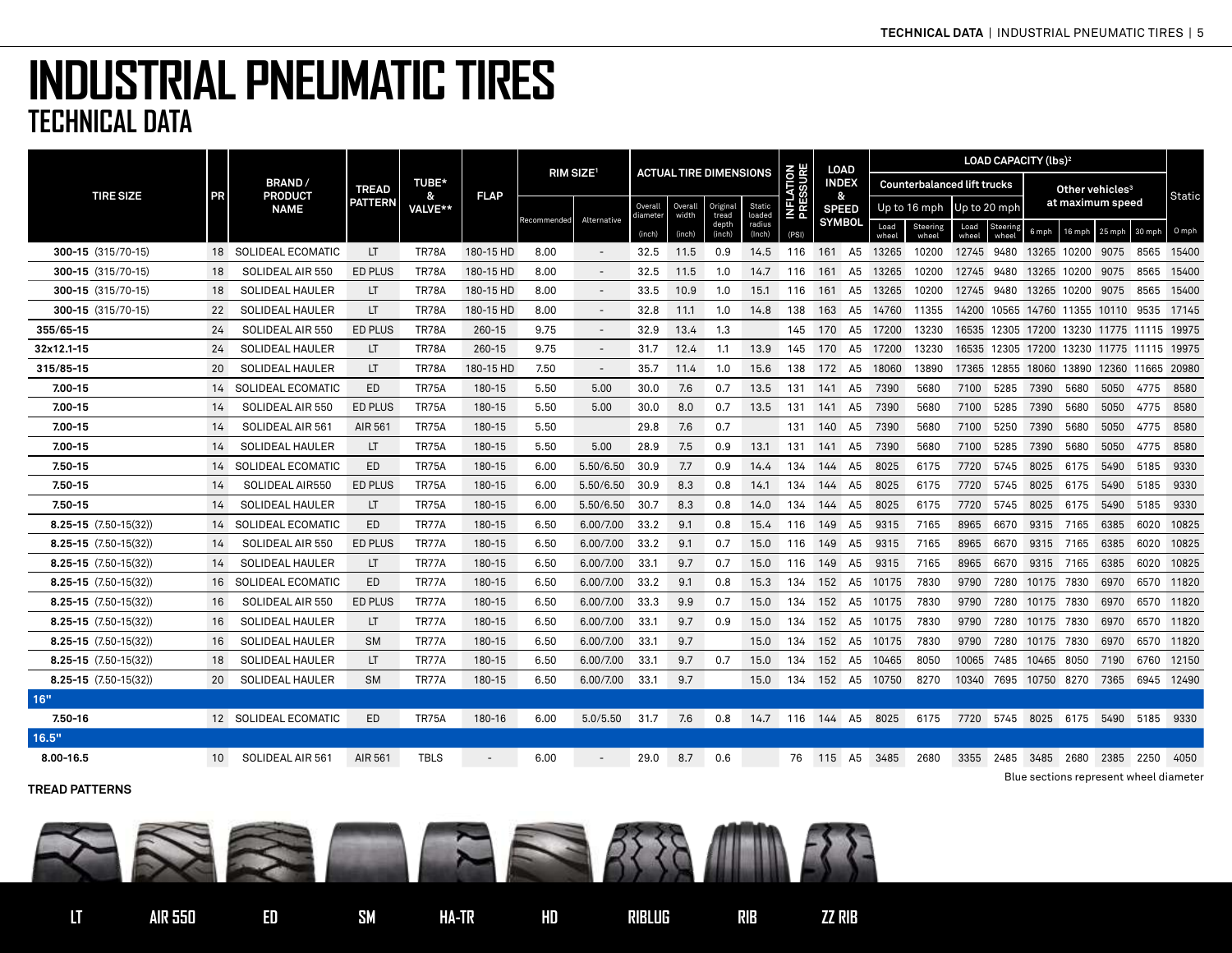|                  |                 |                                 |                |                   |                          | RIM SIZE <sup>1</sup> |             | <b>ACTUAL TIRE DIMENSIONS</b> |                  |                   |                  |                               | <b>LOAD</b>       |                | <b>LOAD CAPACITY (Ibs)2</b> |                                                                                   |                         |                         |             |        |                             |                                           |        |
|------------------|-----------------|---------------------------------|----------------|-------------------|--------------------------|-----------------------|-------------|-------------------------------|------------------|-------------------|------------------|-------------------------------|-------------------|----------------|-----------------------------|-----------------------------------------------------------------------------------|-------------------------|-------------------------|-------------|--------|-----------------------------|-------------------------------------------|--------|
| <b>TIRE SIZE</b> | PR              | <b>BRAND/</b><br><b>PRODUCT</b> | <b>TREAD</b>   | <b>TUBE*</b><br>& | <b>FLAP</b>              |                       |             |                               |                  |                   |                  | <b>INFLATION<br/>PRESSURE</b> | <b>INDEX</b><br>& |                |                             | <b>Counterbalanced lift trucks</b>                                                |                         |                         |             |        | Other vehicles <sup>3</sup> |                                           | Static |
|                  |                 | <b>NAME</b>                     | <b>PATTERN</b> | VALVE**           |                          | Recommended           | Alternative | Overall<br>diameter           | Overall<br>width | Original<br>tread | Static<br>loaded |                               | <b>SPEED</b>      |                |                             | Up to 16 mph                                                                      | Up to 20 mph            |                         |             |        | at maximum speed            |                                           |        |
|                  |                 |                                 |                |                   |                          |                       |             | (inch)                        | (inch)           | depth<br>(inch)   | radius<br>(Inch) | (PSI)                         | <b>SYMBOI</b>     |                | Load<br>wheel               | Steering<br>wheel                                                                 | Load                    | Steering<br>wheel       | 6 mph       | 16 mph | 25 mph                      | 30 mph                                    | 0 mph  |
| 8.75-16.5        | 10              | SOLIDEAL AIR 561                | AIR 561        | <b>TBLS</b>       |                          | 6.00                  |             | 29.8                          | 8.8              | 0.7               |                  | 76                            | 124               | A <sub>5</sub> | 4590                        | 3530                                                                              | 4410                    | 3265                    | 4590        | 3530   | 3145                        | 2970                                      | 5325   |
| $9.50 - 16.5$    | 10 <sup>°</sup> | SOLIDEAL AIR 561                | AIR 561        | <b>TBLS</b>       | $\overline{\phantom{a}}$ | 6.50                  | 7.00        | 31.4                          | 10.0             | 0.7               |                  | 76                            | 127               | A <sub>5</sub> | 5020                        | 3860                                                                              | 4830                    | 3575                    | 5020        | 3860   | 3440                        | 3245                                      | 5835   |
| 20"              |                 |                                 |                |                   |                          |                       |             |                               |                  |                   |                  |                               |                   |                |                             |                                                                                   |                         |                         |             |        |                             |                                           |        |
| $9.00 - 20$      |                 | 14 SOLIDEAL ECOMATIC            | ED             | $V3 - 02 - 14$    | 200-20                   | 7.00                  | 6.50/7.50   | 40.5                          | 10.6             | 0.8               | 18.2             | 131                           | 160               | A <sub>5</sub> | 12900                       | 9925                                                                              | 12405 9230              |                         | 12900       | 9925   | 8830                        | 8335                                      | 14985  |
| $9.00 - 20$      | 14              | SOLIDEAL AIR 550                | ED PLUS        | $V3 - 02 - 14$    | 200-20                   | 7.00                  | 6.50/7.50   | 41.2                          | 11.3             | 0.9               | 18.7             | 131                           | 160               | A <sub>5</sub> | 12900                       | 9925                                                                              | 12405                   | 9230                    | 12900 9925  |        | 8830                        | 8335                                      | 14985  |
| 10.00-20         | 16              | <b>SOLIDEAL ECOMATIC</b>        | ED             | $V3 - 02 - 14$    | 200-20                   | 7.50                  | 7.00/8.00   | 41.7                          | 10.8             | 0.8               | 18.8             | 131                           | 164               | A <sub>5</sub> | 14330                       | 11025                                                                             |                         | 13780 10255 14330 11025 |             |        | 9815                        | 9260                                      | 16645  |
| 10.00-20         | 16              | SOLIDEAL AIR 550                | <b>ED PLUS</b> | $V3 - 02 - 14$    | 200-20                   | 7.50                  | 7.00/8.00   | 41.7                          | 11.2             | 0.8               | 18.9             | 131                           | 164               | A5             | 14330                       | 11025                                                                             |                         | 13780 10255 14330 11025 |             |        | 9815                        | 9260                                      | 16645  |
| 10.00-20         | 16              | SOLIDEAL HAULER                 | LT.            | $V3 - 02 - 14$    | 200-20                   | 7.50                  | 7.00/8.00   | 42.8                          | 11.1             | 1.2               | 19.5             | 131                           | 164               | A5             | 14330                       | 11025                                                                             |                         | 13780 10255 14330 11025 |             |        | 9815                        | 9260                                      | 16645  |
| 10.00-20         | 16              | SOLIDEAL HAULER                 | <b>SM</b>      | $V3 - 02 - 14$    | 200-20                   | 7.50                  | 7.00/8.00   | 42.7                          | 11.3             |                   | 19.6             | 131                           | 164               | A5             | 14330                       | 11025                                                                             | 13780 10255             |                         | 14330 11025 |        | 9815                        | 9260                                      | 16645  |
| 10.00-20         | 16              | SOLIDEAL HAULER                 | HA-TR          | $V3 - 02 - 14$    | 200-20                   | 7.50                  | 7.00/8.00   | 42.7                          | 11.3             | 1.2               | 19.6             | 131                           | 164               | A5             | 14330                       | 11025                                                                             | 13780 10255 14330 11025 |                         |             |        | 9815                        | 9260                                      | 16645  |
| 11.00-20         | 16              | <b>SOLIDEAL HAULER</b>          | LT.            | $V3 - 02 - 14$    | 200-20                   | 8.00                  | 7.50/8.50   | 42.9                          | 11.9             | 1.2               | 20.0             | 131                           | 167               | A5             | 15620                       | 12020                                                                             |                         |                         |             |        |                             | 15025 11180 15620 12020 10695 10100 18145 |        |
| 11.00-20         | 18              | <b>SOLIDEAL HAULER</b>          | LT             | $V3 - 02 - 14$    | 200-20                   | 8.00                  | 7.50/8.50   | 42.9                          | 11.9             | 1.3               | 19.5             | 145                           | 170               | A5             | 17200                       | 13230                                                                             |                         |                         |             |        |                             | 16535 12305 17200 13230 11775 11115 19975 |        |
| 12.00-20         | 20              | SOLIDEAL AIR 550                | LT.            | $V3 - 02 - 14$    | 200-20                   | 8.50                  | 8.00/9.00   | 44.6                          | 13.0             | 1.3               | 20.2             | 145                           | 175               | A5             | 19780                       | 15215                                                                             |                         |                         |             |        |                             | 19015 14145 19780 15215 13540 12780 22975 |        |
| 12.00-20         | 20              | <b>SOLIDEAL HAULER</b>          | LT.            | $V3 - 02 - 14$    | 200-20                   | 8.50                  | 8.00/9.00   | 45.3                          | 12.5             | 1.4               | 20.4             | 145                           | 175               | A5             | 19780                       | 15215                                                                             |                         |                         |             |        |                             | 19015 14145 19780 15215 13540 12780 22975 |        |
| 12.00-20         | 20              | SOLIDEAL HAULER                 | ED PLUS        | $V3 - 02 - 14$    | 200-20                   | 8.50                  | 8.00/9.00   | 45.1                          | 12.6             |                   | 20.8             | 145                           | 175               | A5             | 19780                       | 15215                                                                             |                         |                         |             |        |                             | 19015 14145 19780 15215 13540 12780 22975 |        |
| 12.00-20         | 20              | <b>SOLIDEAL HAULER</b>          | LT.            | $V3 - 02 - 14$    | 200-20                   | 8.50                  | 8.00/9.00   | 44.6                          | 12.6             | 1.4               | 20.6             | 145                           | 175               | A5             | 19780                       | 15215                                                                             |                         |                         |             |        |                             | 19015 14145 19780 15215 13540 12780 22975 |        |
| 12.00-20         |                 | 20 HAULER PORTMASTER            | <b>SM</b>      | $V3 - 02 - 14$    | 200-20                   | 8.50                  | 8.00/9.00   | 45.0                          | 12.6             | 2.2               | 20.3             | 145                           | 175               | A5             | 19780                       | 15215                                                                             |                         |                         |             |        |                             | 19015 14145 19780 15215 13540 12780 22975 |        |
| 12.00-20         | 28              | SOLIDEAL HAULER                 | HA-TR          | $V3 - 02 - 14$    | 200-20                   | 8.50                  | 8.00/9.00   | 45.3                          | 12.7             | 1.4               | 20.6             | 145                           | 180               | A5             | 22930                       | 17640                                                                             |                         |                         |             |        |                             | 22050 16405 22930 17640 15700 14815 26635 |        |
| 12.00-20         |                 | 28 HAULER PORTMASTER            | <b>HD</b>      | $V3 - 02 - 14$    | 200-20                   | 8.50                  | 8.00/9.00   | 44.5                          | 12.6             | 2.2               | 20.2             | 145                           | 180               | A5             | 22930                       | 17640                                                                             |                         |                         |             |        |                             | 22050 16405 22930 17640 15700 14815 26635 |        |
| 24"              |                 |                                 |                |                   |                          |                       |             |                               |                  |                   |                  |                               |                   |                |                             |                                                                                   |                         |                         |             |        |                             |                                           |        |
| 14.00-24         | 28              | SOLIDEAL HAULER                 | LT             | $V3 - 02 - 7$     | 250-24                   | 10.00                 | W/VA/WI     | 53.7                          | 14.6             | 2.0               |                  |                               |                   |                |                             | 24.5  145  186  A5  27230  20945  26180  19380  27230  20945  18640  17595  31625 |                         |                         |             |        |                             |                                           |        |
| 25"              |                 |                                 |                |                   |                          |                       |             |                               |                  |                   |                  |                               |                   |                |                             |                                                                                   |                         |                         |             |        |                             |                                           |        |
| 16.00-25         | 32              | SOLIDEAL HAULER                 | LT.            | <b>TBLS</b>       | $\overline{\phantom{a}}$ | 11.25/2.0 13.00/2.0   |             | 58.0                          | 16.6             | 2.2               | 26.1             | 145                           | 195               |                | A5 34825                    | 26790                                                                             |                         |                         |             |        |                             | 33490 24915 34825 26790 23845 22500 40445 |        |
| 18.00-25         | 40              | CAMSO AIR 775                   | <b>SM</b>      | <b>TBLS</b>       |                          | 13.00/2.5             |             | 65.0                          | 19.1             | 3.2               |                  |                               |                   |                |                             | 145 207 A5 50155 38585                                                            |                         |                         |             |        |                             | 48230 35695 50155 38585 34340 32410 58260 |        |

Blue sections represent wheel diameter

#### **TREAD PATTERNS**

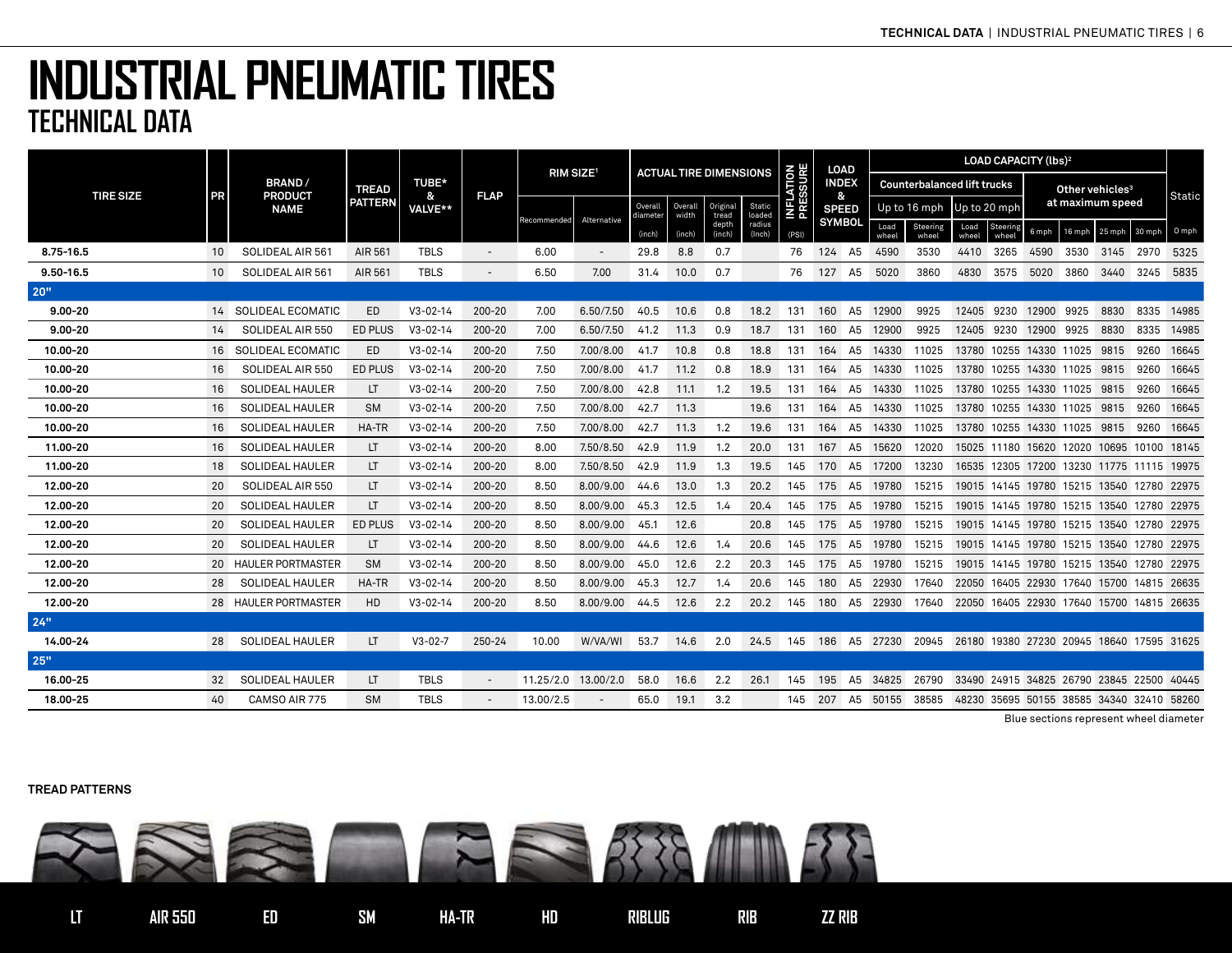#### Remarks

- (1) Consult tire and wheel manufacturer for confirmation of the suitability of the tire/rim combination particularly with regard to rim profile and wheel strength.
- (2) The speeds quoted in the table are the maximum speeds of the unloaded vehicle. An increase in load capacity for lower speeds is not permitted. Loads apply to cyclic service applications. Cyclic service means applications where tire are not used continuously at the load indicated by its Load Index and Speed Symbol. It does not refer to the length of time a vehicle is in use, but rather that there is a variation in load and/or speed.

#### **TREAD PATTERNS**

(3) This category includes:

- Drive and steer wheels on other than counterbalanced forklift trucks • Mobile cranes
- Free-rolling wheels on other vehicles (trailers) up to a maximum distance of 2000 m per journey.

 For longer distances, fitted to wheels for rotary plants, for non intermittent service or for straddle carrier applications, please consult the technical department. For sideloaders applications, please consult the technical department.

**NHS – Not for Highway Service: Tires primarily designed for use outside of public roads, but suitable for temporary/incidental use on public roads.**

\* Tube size is identical to tire size

\*\* Table shows standard valves. Other valves on request.

**This document contains technical data of all products globally. It is possible that certain items are not sold in your region.**

**Please contact your local sales contact to check tire availability in your region.**